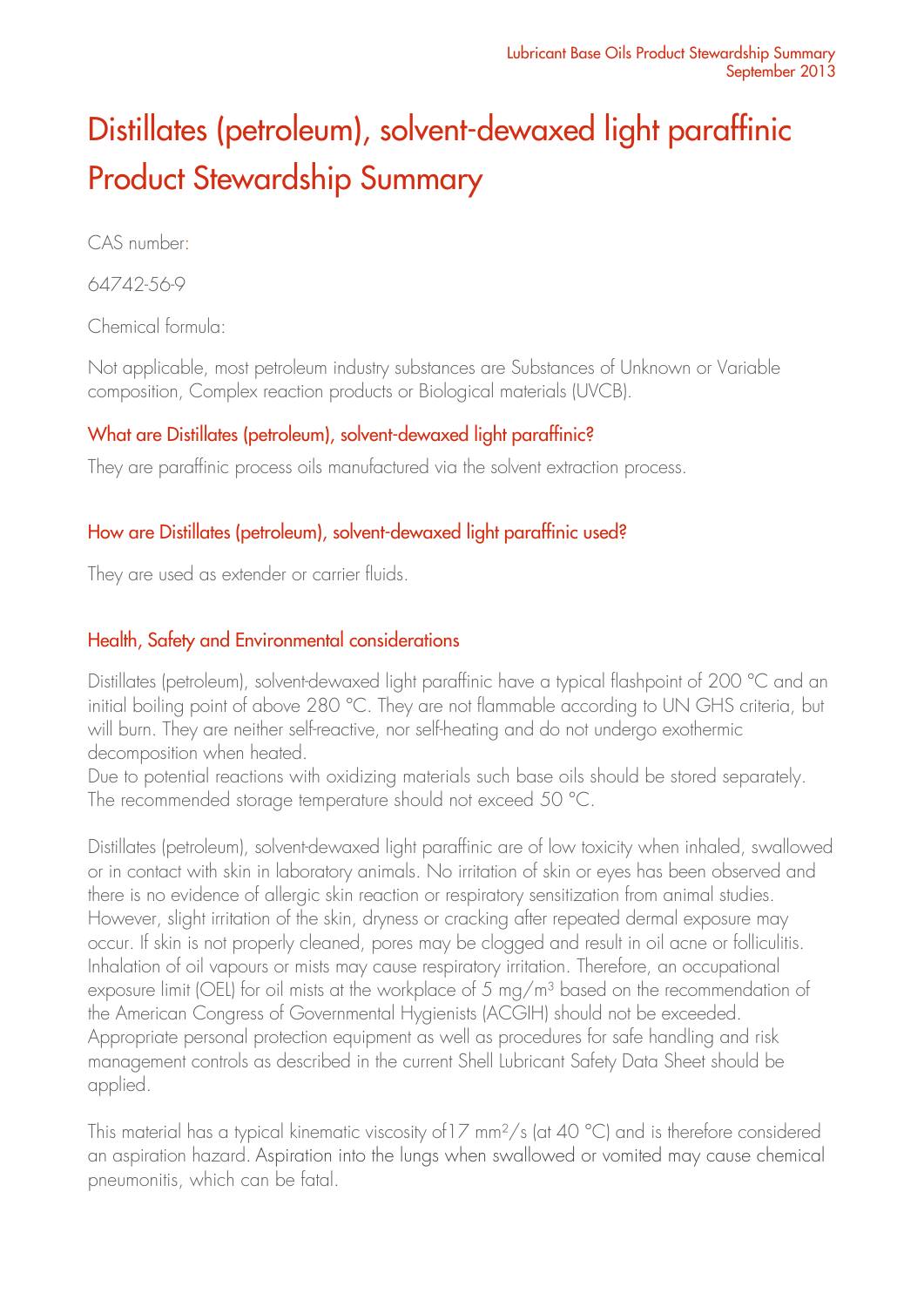It can be concluded from extensive studies on the mutagenic potential of solvent-dewaxed light paraffinic base oils that they are not considered to be germ cell mutagens. They are also not expected to be carcinogenic following the investigation of long-term dermal exposure of laboratory animals. There is no evidence of developmental and reproductive toxicity in this type of lubricant base oils.

Based on the above this material is classified for aspiration toxicity, category 1 (H 304) according to UN GHS criteria<sup>1)</sup>.

The product is poorly soluble in water and will float on water. Therefore, tests on short- and longterm aquatic toxicity with fish, invertebrates and algae were carried out on water accommodated fractions and led to the conclusion that these base oils are practically non-toxic.

Distillates (petroleum), solvent-dewaxed light paraffinic are UVCB substances (see explanation under "Chemical formula"). Based on the available compositional information, measured and predicted data it can be concluded that the major constituents are readily or inherently biodegradable and have a low bio-accumulation potential. However, the presence of minor constituents with a certain environmental persistence or a bio-accumulation potential cannot be excluded.

Following UN GHS criteria, distillates (petroleum), solvent-dewaxed light paraffinic are not classified for environmental hazards.

This material is liquid under normal conditions at room temperature and if enters soil it will quickly adsorb to soil particles, be of low mobility and not contaminate ground water.

The health, safety and environmental considerations above are not applicable for used oil, as this may contain more hazardous substances present as a consequence of different applications of this base oil, for which specific additives or other substances may have been introduced.

# Storing and transporting Distillates (petroleum), solvent-dewaxed light paraffinic

Paraffinic base oils are mainly transported by road or rail.

The temperature during storage and transportation should not exceed 50°C.

Precautionary measures against static discharges must be undertaken during loading and unloading and all operators must wear personal protective equipment.

Storage tanks should be made from mild steel.

#### Risk Characterization Summary

Risks associated with exposure to these products have been evaluated for the following "chain-of-commerce" activities: manufacture, storage, product transfer, transportation, and customers / markets. They are manufactured, stored and transported to customers in closed